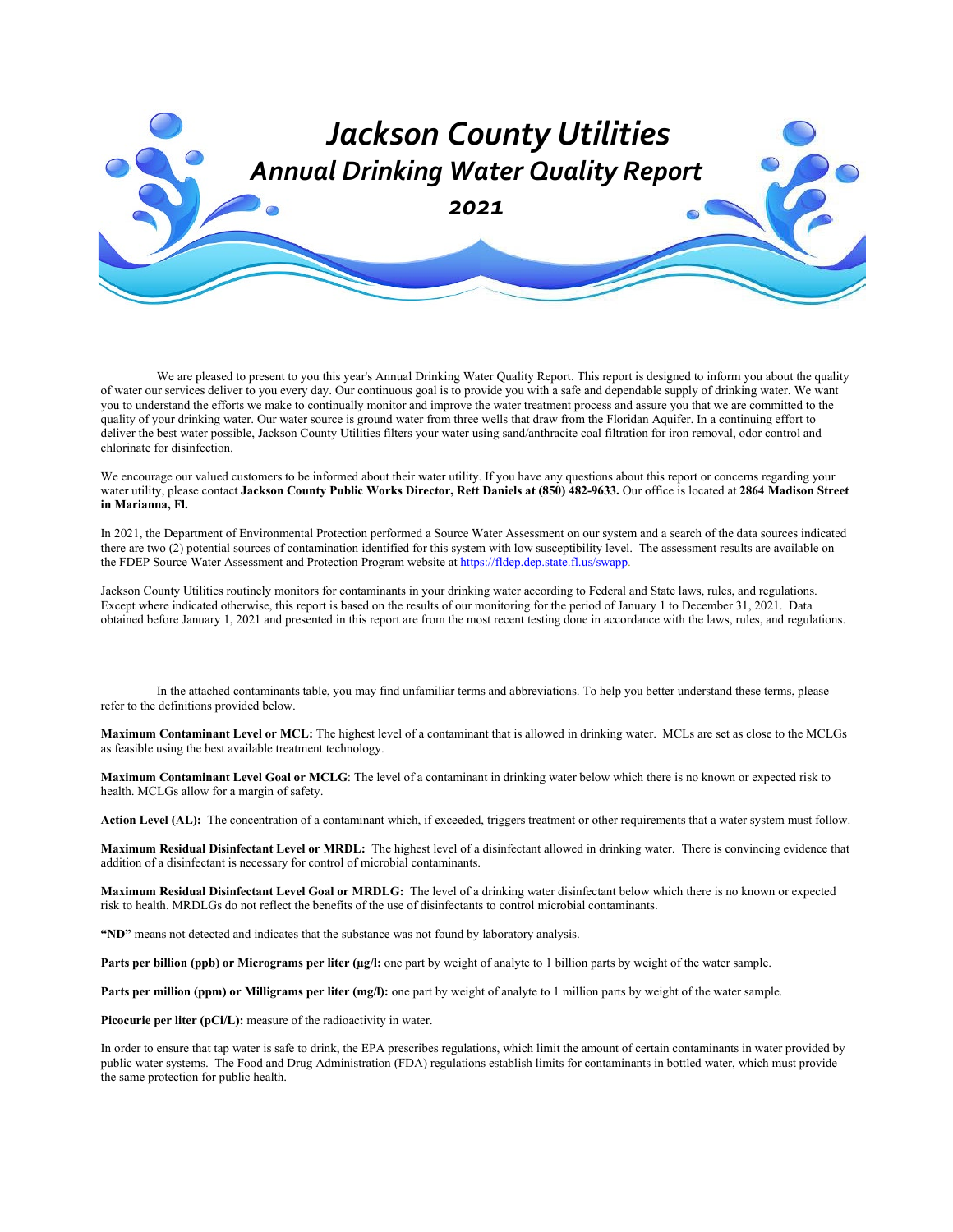Drinking water, including bottled water, may reasonably be expected to contain at least small amounts of some contaminants. The presence of contaminants does not necessarily indicate that the water poses a health risk. More information about contaminants and potential health effects can be obtained by calling the Environmental Protection Agency's Safe Drinking Water Hotline at 1-800-426-4791.

## **2021 CONTAMINANTS TABLE**

#### **Radioactive Contaminants**

| Contaminant and<br><b>Unit of Measurement</b> | Dates of sampling<br>(mo./vr.) | MCL<br><b>Violation</b><br>Y/N | Level<br><b>Detected</b> | Range of<br><b>Results</b> | <b>MCLG</b> | <b>MCL</b> | <b>Likely Source of</b><br>Contamination |
|-----------------------------------------------|--------------------------------|--------------------------------|--------------------------|----------------------------|-------------|------------|------------------------------------------|
| Alpha emitters $(pCi/L)$                      | Aug-18                         | No                             | 1.8                      | $ND-1.8$                   |             |            | Erosion of natural<br>deposits           |

## **Inorganic Contaminants**

| <b>Contaminant and</b><br><b>Unit of Measurement</b> | Dates of sampling<br>(mo./vr.) | MCL<br><b>Violation</b><br>Y/N | Level<br><b>Detected</b> | Range of<br><b>Results</b> | <b>MCLG</b> | <b>MCL</b> | <b>Likely Source of</b><br>Contamination                                                            |
|------------------------------------------------------|--------------------------------|--------------------------------|--------------------------|----------------------------|-------------|------------|-----------------------------------------------------------------------------------------------------|
| Barium (ppm)                                         | December-2021                  | No.                            | 0.025                    | $0.014 - 0.025$            | N/A         |            | Discharge of drilling<br>wastes; discharge from<br>metal refineries; erosion<br>of natural deposits |
| Sodium (ppm)                                         | December-2021                  | No                             | 8.1                      | $3.8 - 8.1$                | N/A         | 160        | Saltwater intrusion,<br>leaching from soil                                                          |

#### **Stage 2 Disinfectants and Disinfection By-Products**

| Disinfectant or<br><b>Contaminant and Unit</b><br>of Measurement | Dates of sampling<br>(mo./yr.) | MCL or<br><b>MRDL</b><br><b>Violation Y/N</b> | Level<br><b>Detected</b> | Range of<br><b>Results</b> | <b>MCLG</b> or<br><b>MRDLG</b> | <b>MCL</b><br>0r<br><b>MRDL</b> | <b>Likely Source of</b><br>Contamination     |
|------------------------------------------------------------------|--------------------------------|-----------------------------------------------|--------------------------|----------------------------|--------------------------------|---------------------------------|----------------------------------------------|
| Chlorine (ppm)                                                   | Jan.-Dec.<br>2021              | No                                            | 1.07                     | $0.5 - 1.4$                | MRDLG<br>$=4$                  | $MRDL =$<br>4.0                 | Water additive used to<br>control microbes   |
| Haloacetic Acids<br>$(HAA5)$ (ppb)                               | July 2021                      | No                                            | 9.8                      | N/A                        | N/A                            | $MCL =$<br>60                   | By-product of drinking<br>water disinfection |
| TTHM [Total<br>trihalomethanes]<br>(ppb)                         | July 2021                      | No                                            | 26                       | N/A                        | N/A                            | $MCL =$<br>80                   | By-product of drinking<br>water disinfection |

# **Lead and Copper (Tap Water)**

| <b>Contaminant and Unit</b><br>of Measurement | Dates of sampling<br>(mo./yr.) | <b>AL Exceeded</b><br>Y/N | 90th<br>Percentile<br><b>Result</b> | No. of<br>sampling sites<br>exceeding the<br>AL | <b>MCLG</b> | AL<br>(Action<br>Level) | <b>Likely Source of</b><br>Contamination                                                                           |
|-----------------------------------------------|--------------------------------|---------------------------|-------------------------------------|-------------------------------------------------|-------------|-------------------------|--------------------------------------------------------------------------------------------------------------------|
| Copper (tap water)<br>(ppm)                   | June-<br>Sept<br>2021          | No                        | 0.073                               | $0$ of $10$                                     | 1.3         | 1.3                     | Corrosion of household<br>plumbing systems;<br>erosion of natural<br>deposits; leaching from<br>wood preservatives |
| Lead (tap water)<br>(ppb)                     | June-<br>Sept<br>2021          | No                        | $1.0^{\circ}$                       | $0 \text{ of } 10$                              | $\theta$    | 15                      | Corrosion of household<br>plumbing systems,<br>erosion of natural<br>deposits                                      |